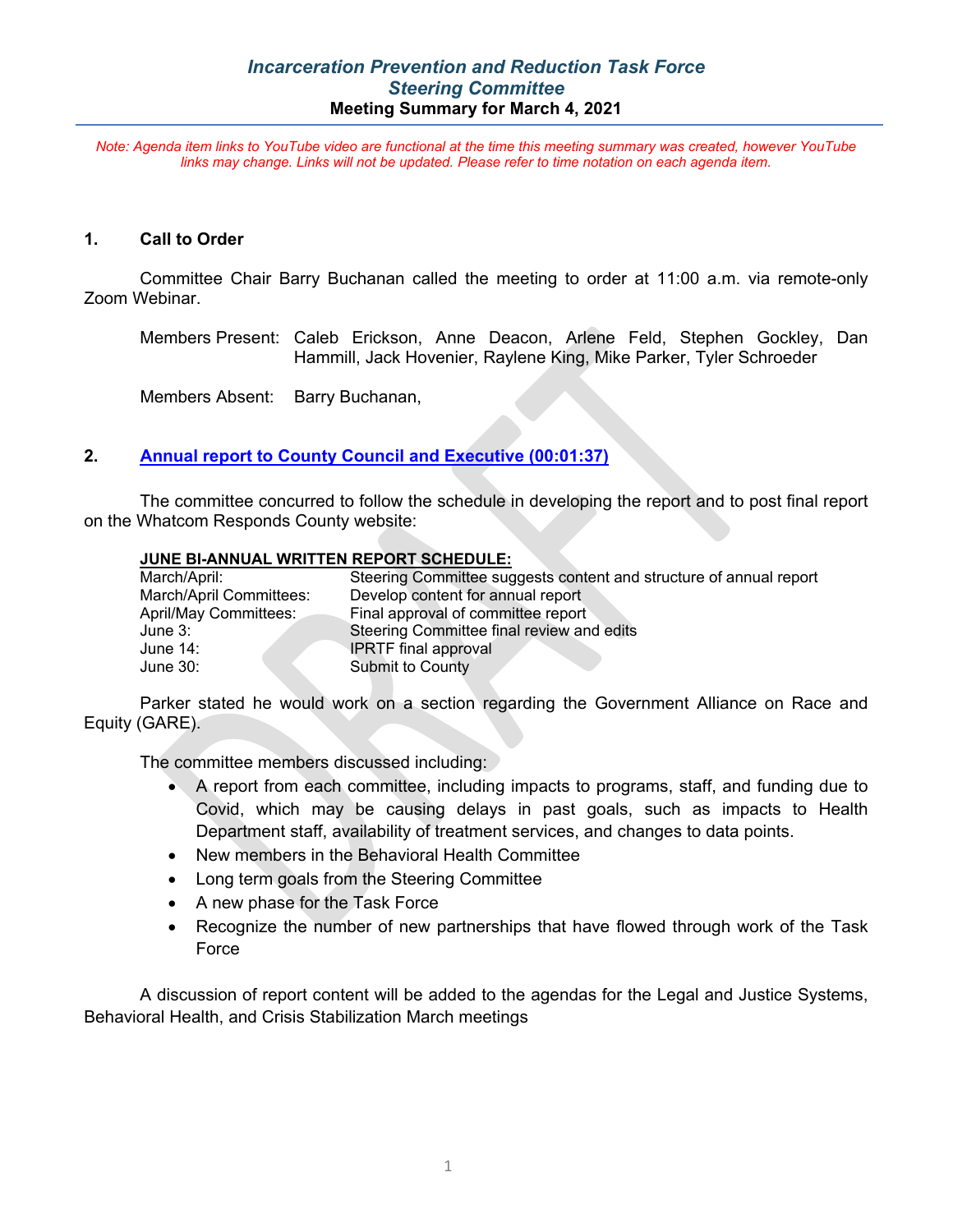## *Incarceration Prevention and Reduction Task Force Steering Committee* **Meeting Summary for March 4, 2021**

## **3. [How to quantify the reduction of prevention and incarceration from new programs](https://youtu.be/mLva2TKqF7c?t=1575) [\(00:26:16\)](https://youtu.be/mLva2TKqF7c?t=1575)**

Gockley reported on a discussion in the Legal and Justice Systems Committee regarding electronic home monitoring and diversion programs. They need to create reports for programs, similar to the reports from Bellingham Court Administrator Darlene Peterson, to quantify all the changes made over the years. Also, they need to communicate better about accomplishments to the broader community.

The committee discussed formally requesting that the County tracks racial and ethnicity attributes of individuals in the criminal justice system; data sources throughout the entire criminal justice system, not just the jail; make INDEX Committee be a starting point and keeper of information across the entire criminal justice system; information systems that can pull together information from different sources; detailed data for system users vs general data for the public; data accuracy; list of priority groups and agencies that the IPRTF reports to about its work; creating a steering committee workgroup to develop action items for better communication; partnering with Western Washington University to study the data; using national data when appropriate; using existing contractors to enhance communication; identifying outputs of prevention efforts, not outcomes; professional consultation on the level of information to collect and platforms to distribute the information; create a list of programs and their purpose; using Health Department prevention specialists to help consult on communication; in addition to data, communicate anecdotes from program successes; identify who to inform about what the IPRTF is doing the message the IPRTF wants to convey, and; engaging advocates for change located in Whatcom County.

# **4. [Reviewing Proposed State Legislation](https://youtu.be/mLva2TKqF7c?t=3958) (01:06:00)**

Hammill reported that its still early in the legislative session. When bills are through the committees, he will review the successful bills and bring them to Steering Committee to discuss advocating.

The committee discussed creating a process for discussing legislation, working on getting operational funding for the Crisis Stabilization Center, and the process for the IPRTF to make policy recommendations to various officials.

This item will be scheduled at the next meeting.

# **5. [Agenda Items Scheduled for upcoming Incarceration Prevention & Reduction Task Force](https://youtu.be/mLva2TKqF7c?t=4695) [\(01:18:16\)](https://youtu.be/mLva2TKqF7c?t=4695)**

The committee members discussed agenda items. Include a tentative agenda item for Anne Deacon if needed, to present a motion that the IPRTF will work with Council on submitting a letter of support for the legislative proviso to fund operations at the Crisis Stabilization Center.